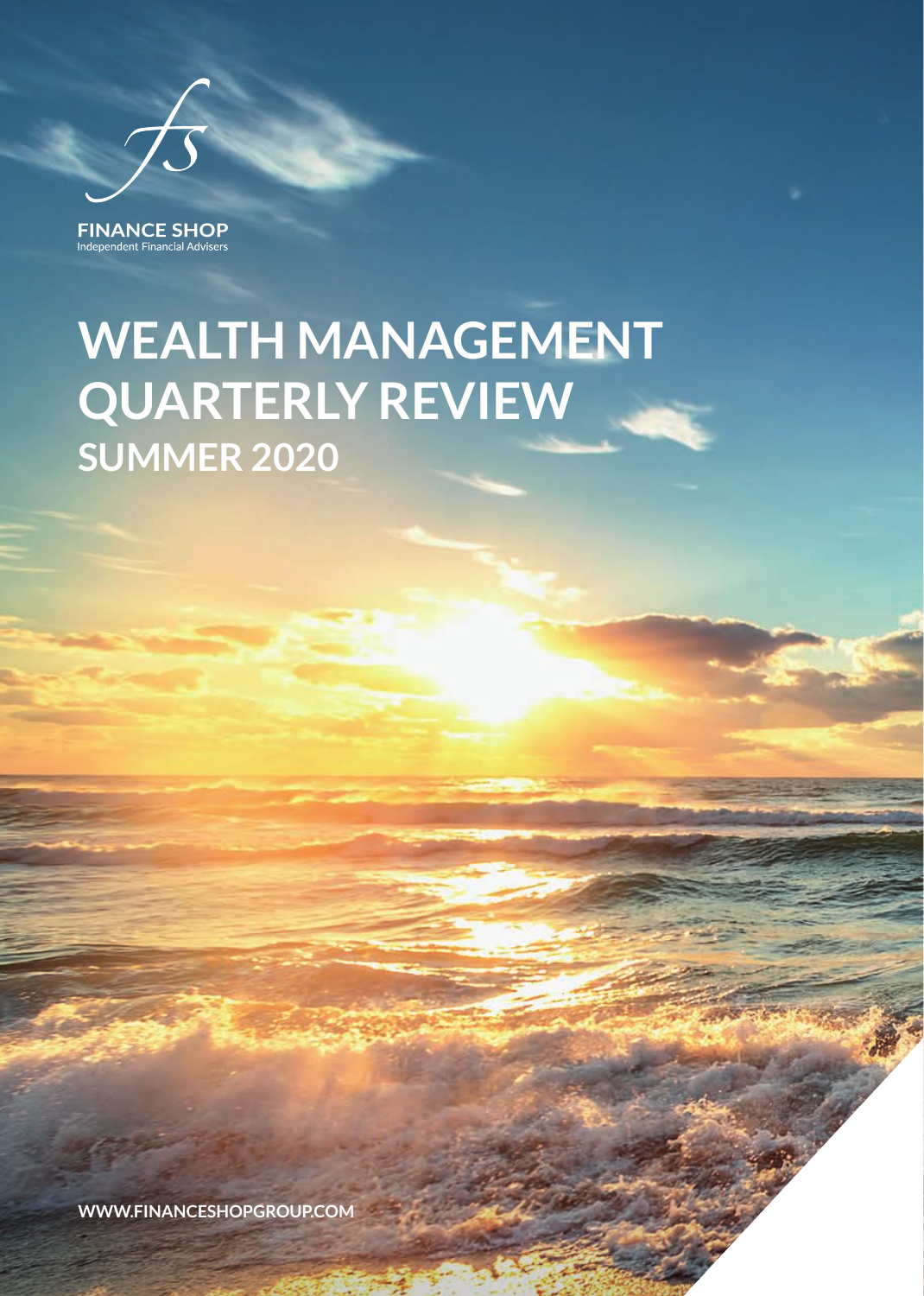# **WELCOME**

## Welcome to the Summer 2020 Finance Shop Wealth Management (FSWM) Quarterly Review.

The aim of the Review is to give you a general feel for what's happened in the financial world over the last three months and how this may have affected your pension or investment.

A key part of the reporting is the colour coding. Each FSWM portfolio is colour coded to enable you to spot which category applies to you. The relevant information is then presented in a clear and easy to understand way. However, if you require any further clarification, please do not hesitate to get in touch.

The FSWM Team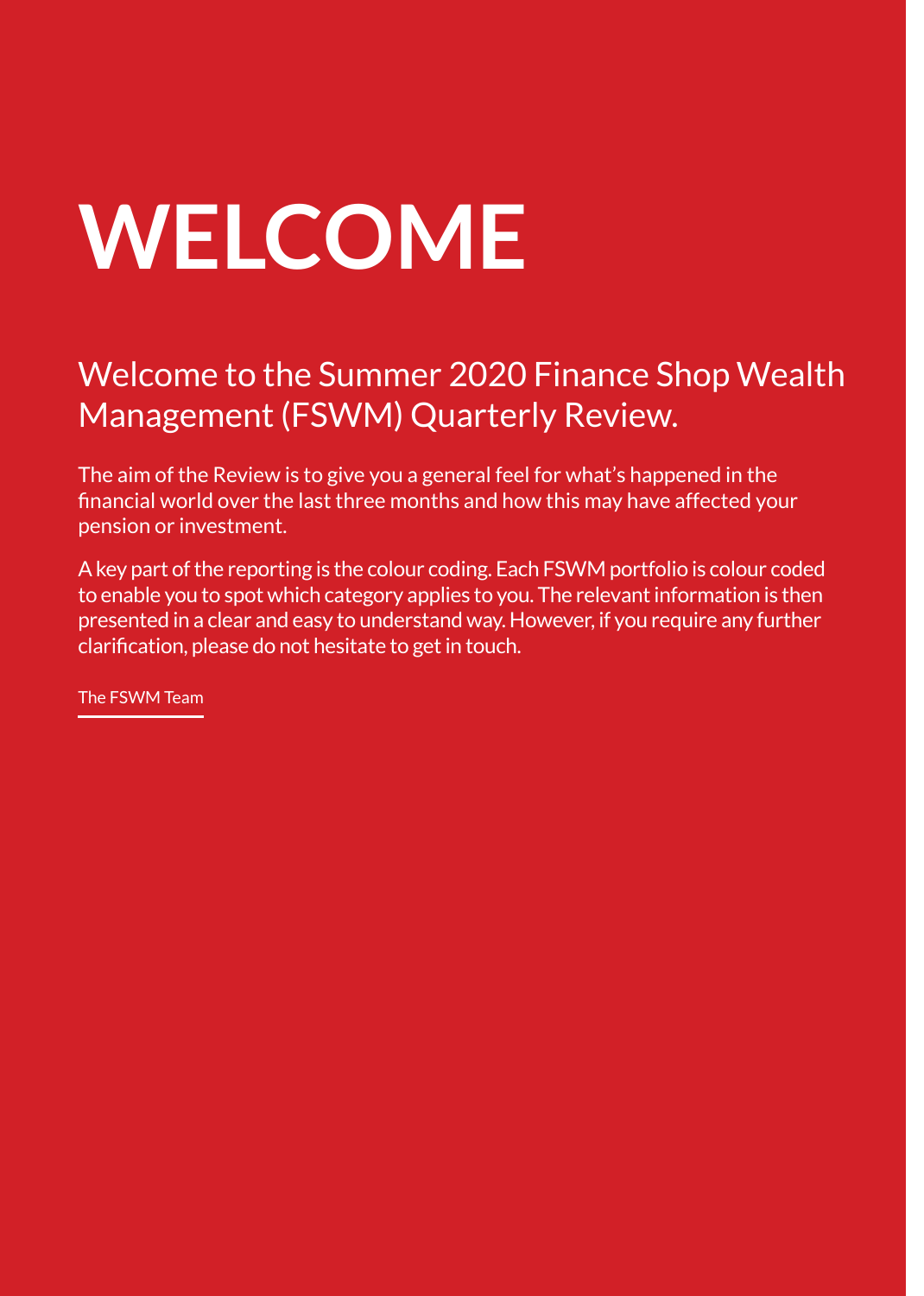## **MARKET OVERVIEW – QUARTER TWO 2020**

The second quarter, in many ways, was as extreme as the first as markets rebounded sharply despite the personal and economic consequences continuing to mount. In many respects it appeared markets had also become divorced from the wider economy, but unprecedented support from central banks and governments, combined with signs that the worst had passed, led investors to look through the shorter term and focus on the recovery story. The rebound was led by technology and healthcare, which have emerged as the clear winners of the pandemic, as the so called "stay at home trade" boosted companies which enable online working and shopping, whilst the search for a vaccine or treatment has pushed healthcare and biotech stocks to the forefront of investors' minds.

The final month of the quarter, however, saw markets gyrate in a much tighter trading range, although big day to day movements continued to keep volatility relatively high. This is perhaps the blueprint for the rest of the year as a tug of war plays out between continued stimulus and signs of the economy recovering and how much lasting damage has been inflicted by the lockdown.

It appears therefore highly likely that markets will continue to be driven by periods of optimism and pessimism over the second half of the year. However, despite this shorter term uncertainty we remain confident that things will continue to recover, and the combination of exceptionally low interest rates and further stimulus will help portfolios return to growth.



#### **KEY MARKET PERFORMANCE - QUARTER TWO 2020**

IA Europe excluding UK (23.8%) ABI UK Direct Property (-2.2%) IA North America (26.0%) IA UK All Companies (17.0%)

Powered by data from FE - 01/04/2020 to 30/06/2020

**IOU** IA Sterling Strategic Bond (7.6%)

IA Asia Pacific excluding Japan (22.0%)

Ш IA Global Emerging Markets (23.0%)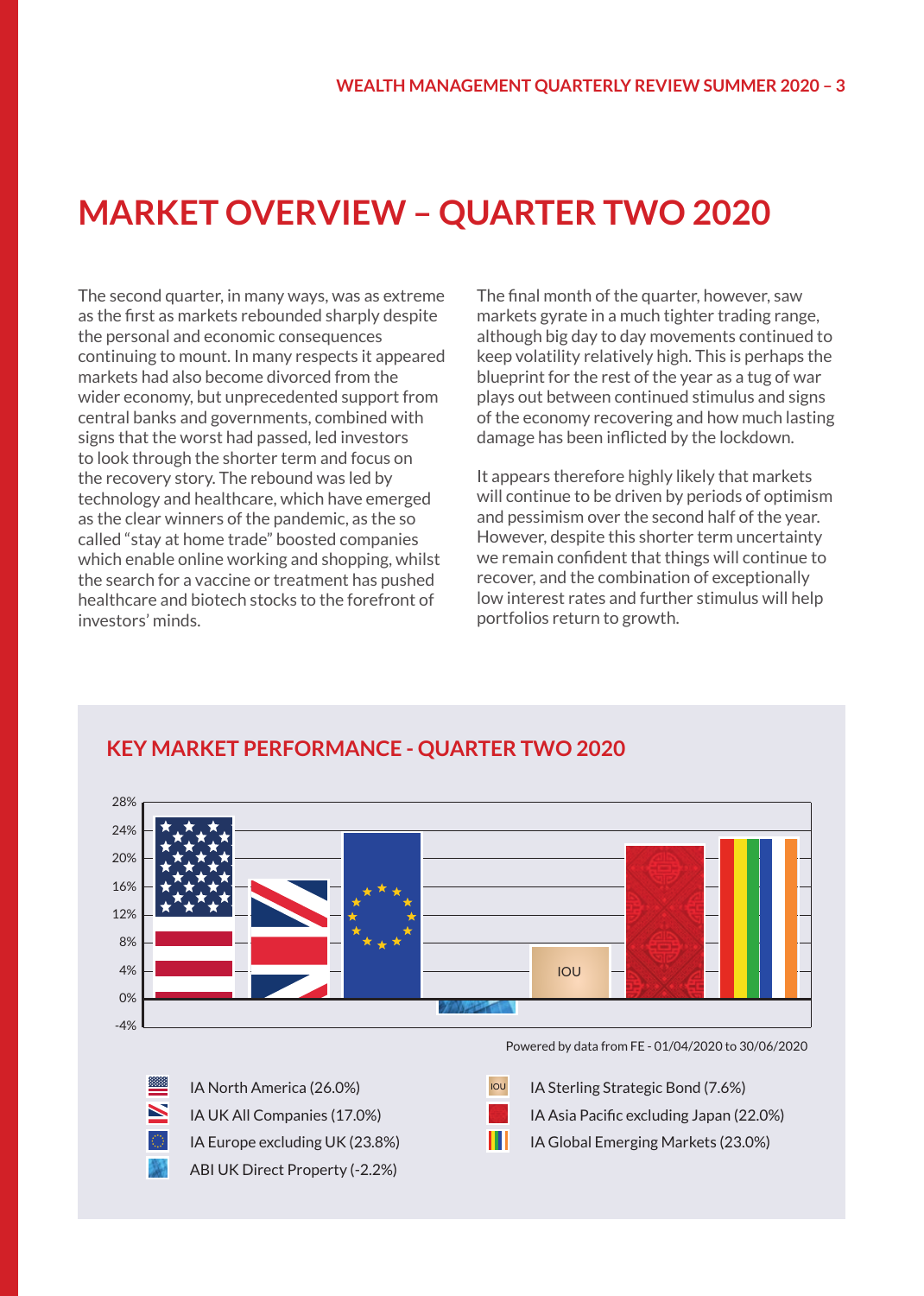#### **4 – WEALTH MANAGEMENT QUARTERLY REVIEW SUMMER 2020**

## **FSWM PORTFOLIOS – ASSET ALLOCATION**

There are six portfolios in the FSWM range, four growth and two income which are detailed below. Your FSWM **FINANCE SHOP WEALTH MANAGEMENT – FEBRUARY 2020** pension or investment will be invested in one of these categories. The tables show the aggregate composition of the portfolios with some figures to show the potential risk and return of each category.

For an explanation of the figures and the sources of the information, please see page 10. **ADVISORY PORTFOLIO MANAGEMENT SERVICE** 

#### **GROWTH PORTFOLIOS**

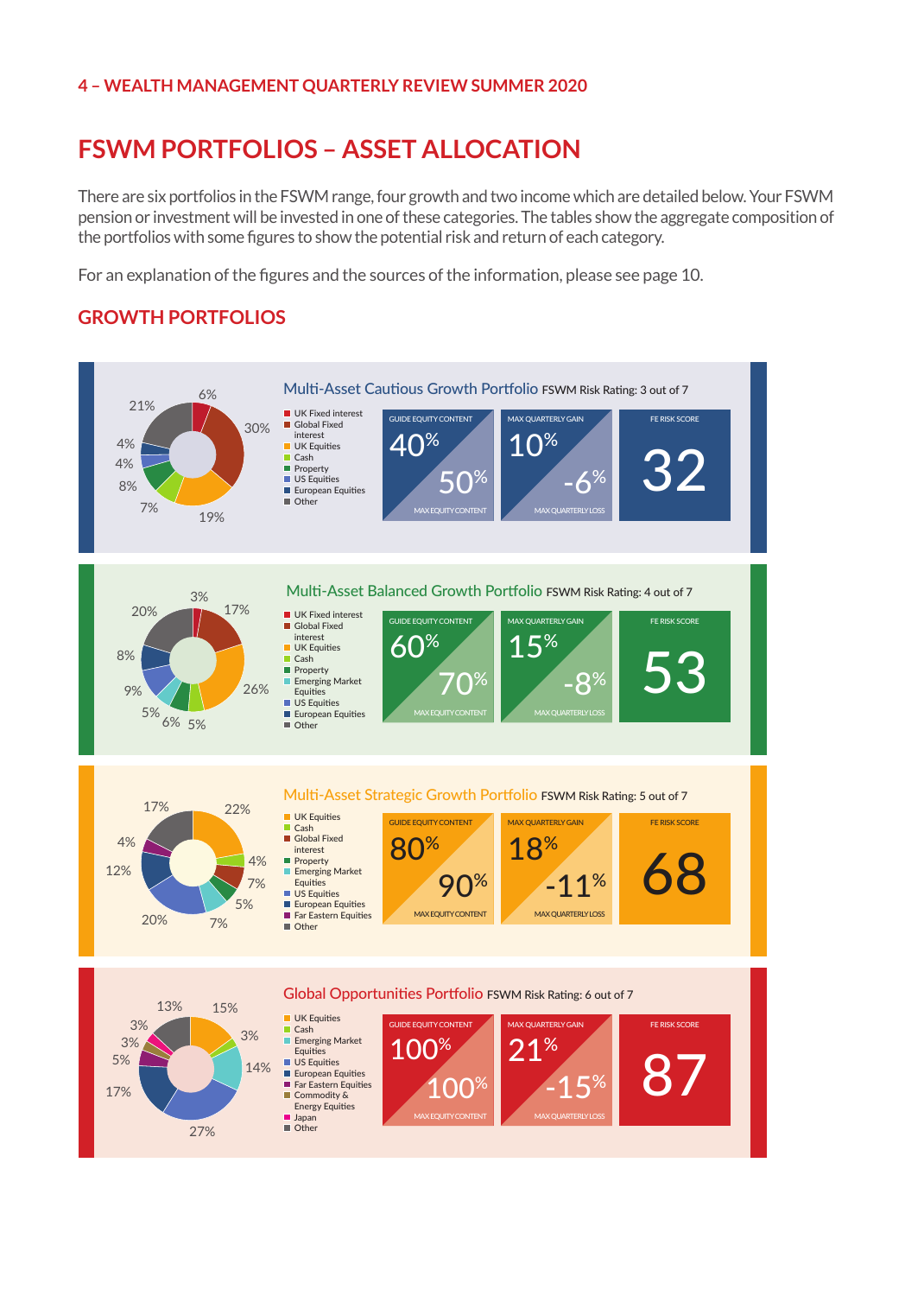3.94% 3.94%

HISTORIC YIELD

## **FSWM PORTFOLIOS – ASSET ALLOCATION**

There are two income portfolios which aim to produce an income within a target range as highlighted in the table below. The two portfolios cover the Cautious and Balanced Finance Shop risk categories.

Please see page 10 for further information.

#### **INCOME PORTFOLIOS**



6% 5% 6% 5%

4% 4%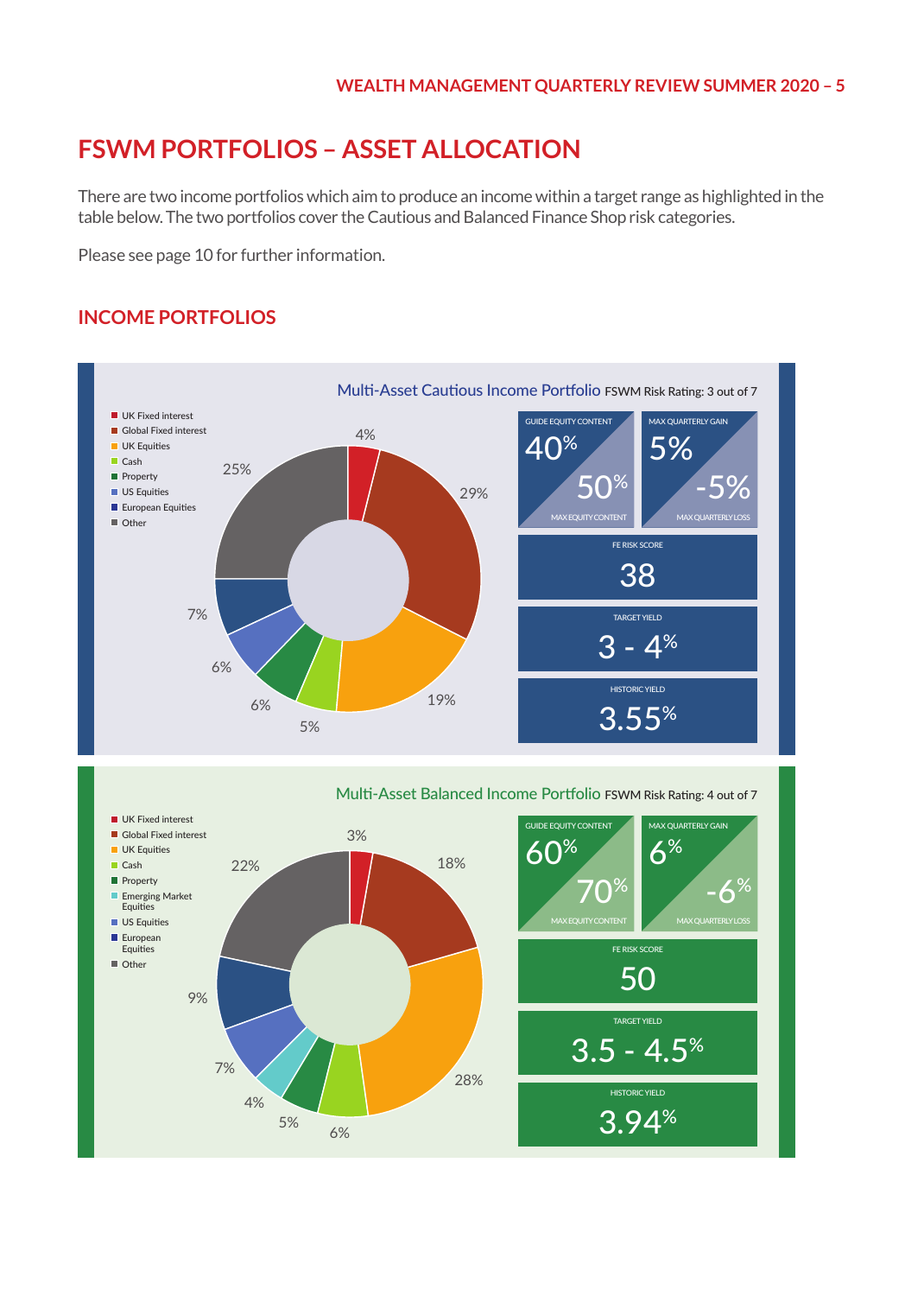#### **6 – WEALTH MANAGEMENT QUARTERLY REVIEW SUMMER 2020**

## **FSWM PORTFOLIOS – QUARTER TWO 2020 PERFORMANCE**

The graphs below show how the FSWM portfolios within the four Finance Shop risk categories have behaved over the last three months. The first graph shows the total return for the quarter whereas the second graph illustrates the "month by month" performance. The performance figures are aggregated so, for example, the green bar is made up of all the FSWM Multi-Asset Balanced portfolios across all product types. If you require specific performance figures for your plan, please contact your adviser.



#### **CUMULATIVE PERFORMANCE - QUARTER TWO 2020**



#### **DISCRETE PERFORMANCE - QUARTER TWO 2020**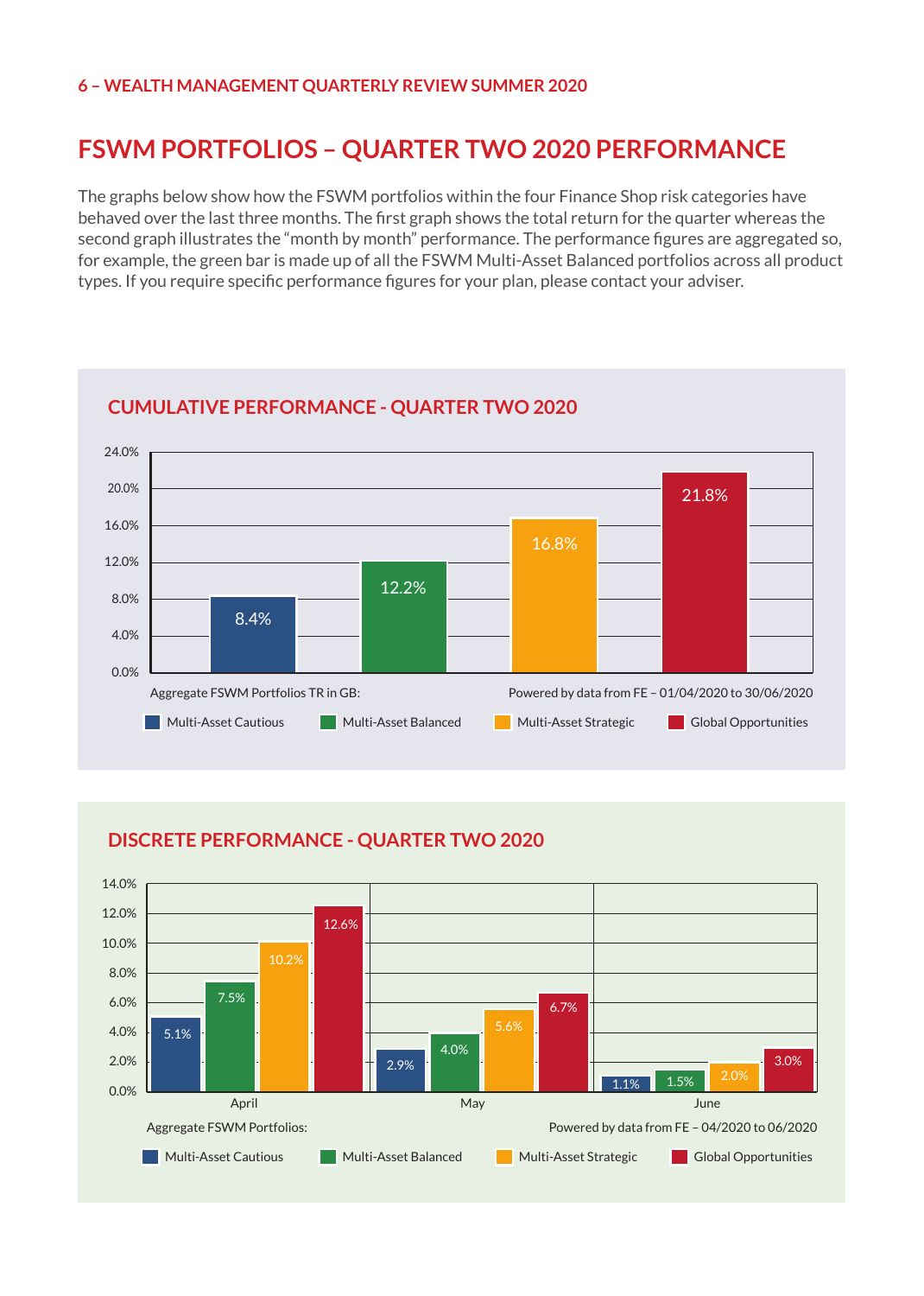## **FSWM PORTFOLIOS – LONGER TERM PERFORMANCE**

The first graph below shows how the FSWM portfolios have performed over 12 months. For comparison, the returns of cash (MoneyFacts 90 days notice 10K) and inflation (UK Consumer Price Index) are also shown. As with the graphs on page 6, the figures for each category are aggregated.

The second graph illustrates how the portfolios have performed since launch (1st November 2008).

Please refer to page 10 for further information.



#### **LONGER TERM PERFORMANCE - 1 YEAR**

#### **LONGER TERM PERFORMANCE - FROM LAUNCH**

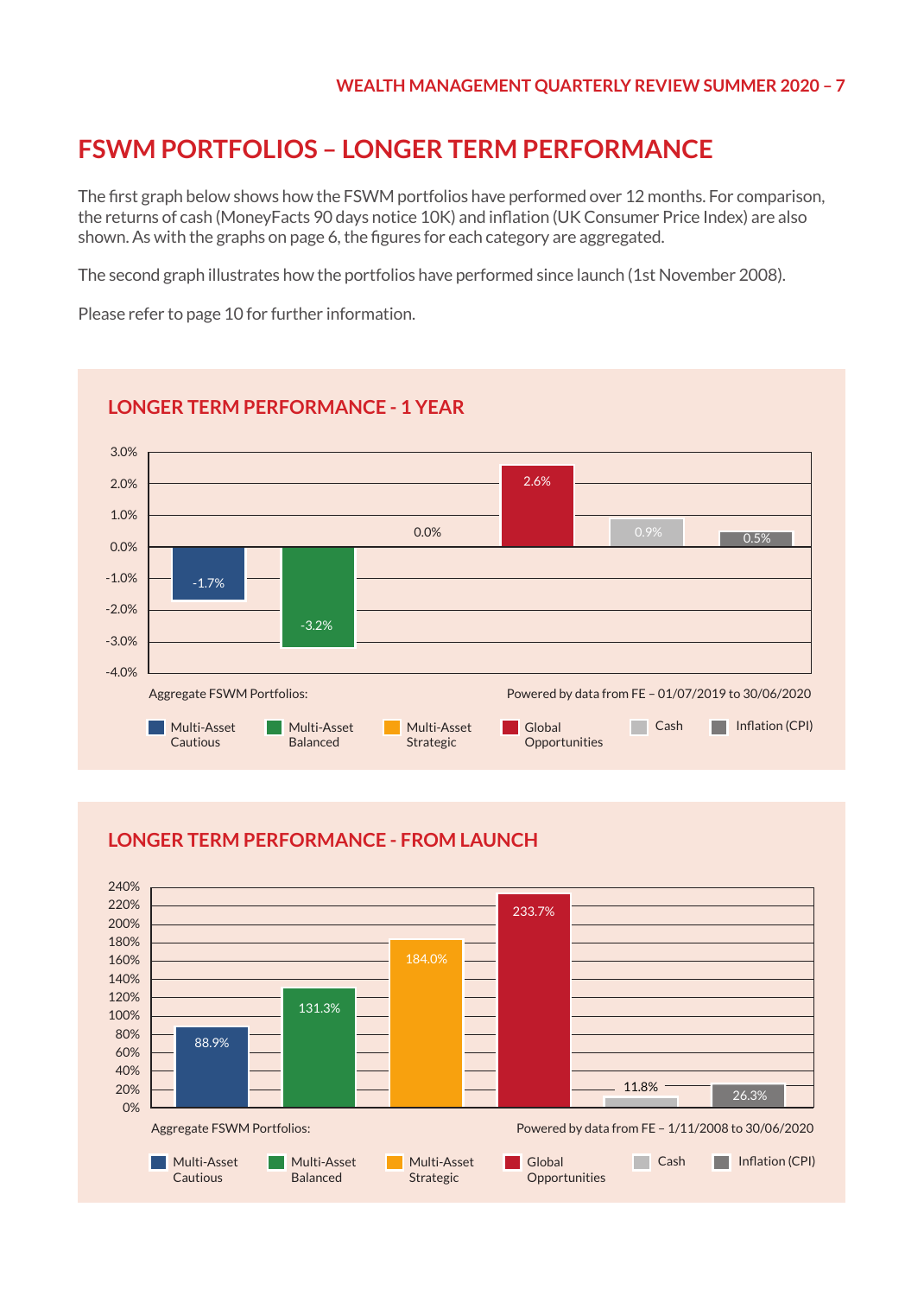#### **8 – WEALTH MANAGEMENT QUARTERLY REVIEW SUMMER 2020**

#### **PERFORMANCE REVIEW**

Performance of all mandates saw a sharp recovery over the quarter, unsurprisingly the Very Adventurous portfolio led the way with its much greater exposure to global equities providing the springboard.

Funds with a technology and growth bias fared best, along with those holding global mandates overweight to the US.

### **FSWM FUND REVIEW POLICY**

A key part of the FSWM service is to monitor the underlying performance of each fund within the portfolios for both risk and return. We have selected quality funds with strong track records and therefore do not envisage a high turnover of holdings. However, there will be occasions when the performance of an individual fund will lead to its expulsion from the portfolio(s). There are a number of factors that determine this decision, for example consistent under-performance, change of management team etc. It is also important, however, to have patience with a fund that is just suffering short-term under-performance.

We operate a "traffic light" system and will move a fund from a "green" to "amber" rating if the fund requires closer scrutiny at the next review. If a fund shows sufficient improvement, it will move back to "green". If the fund consistently underperforms without good reason its status will change to "red" and the fund will be removed from the portfolio(s). A replacement fund will be selected and all clients holding the fund within their portfolio will be notified. Upon receipt of their authority, the client's funds will be switched accordingly.

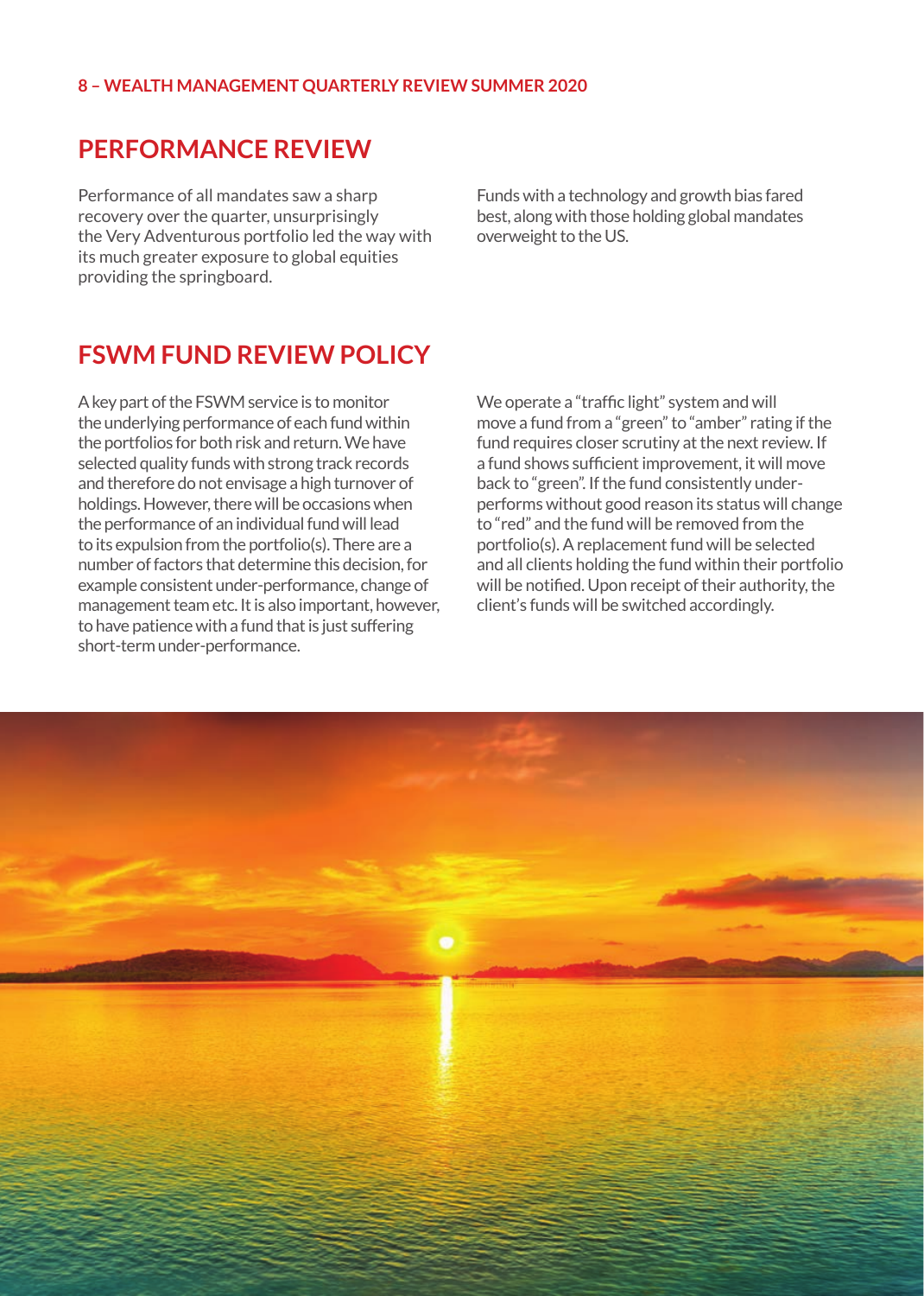## **RESULTS OF FUND & ASSET ALLOCATION REVIEW**

The Investment Committee meets on a quarterly basis and one of its primary functions is to review our existing fund range. Within this meeting we scrutinise any funds which we feel are performing significantly differently to their peer group or benchmark, with a number then run against our internal performance and risk measurements.

There were several changes to the funds under review, with a number of funds added including Artemis UK Smaller Companies and Aviva Multi-Strategy Income, whilst AHFM Total Return and Sarasin Food and Agriculture were removed. The funds under review is as follows:

- Artemis UK Smaller Companies
- Aviva Multi-Strategy Income
- BNY Mellon Asian Income
- Invesco Asian
- Invesco Global Equity Income
- JP Morgan US Equity Income
- M&G North American Dividend
- Schroder Asian Income Maximiser
- Schroder Global Income
- Schroder Income
- Schroder Income Maximiser

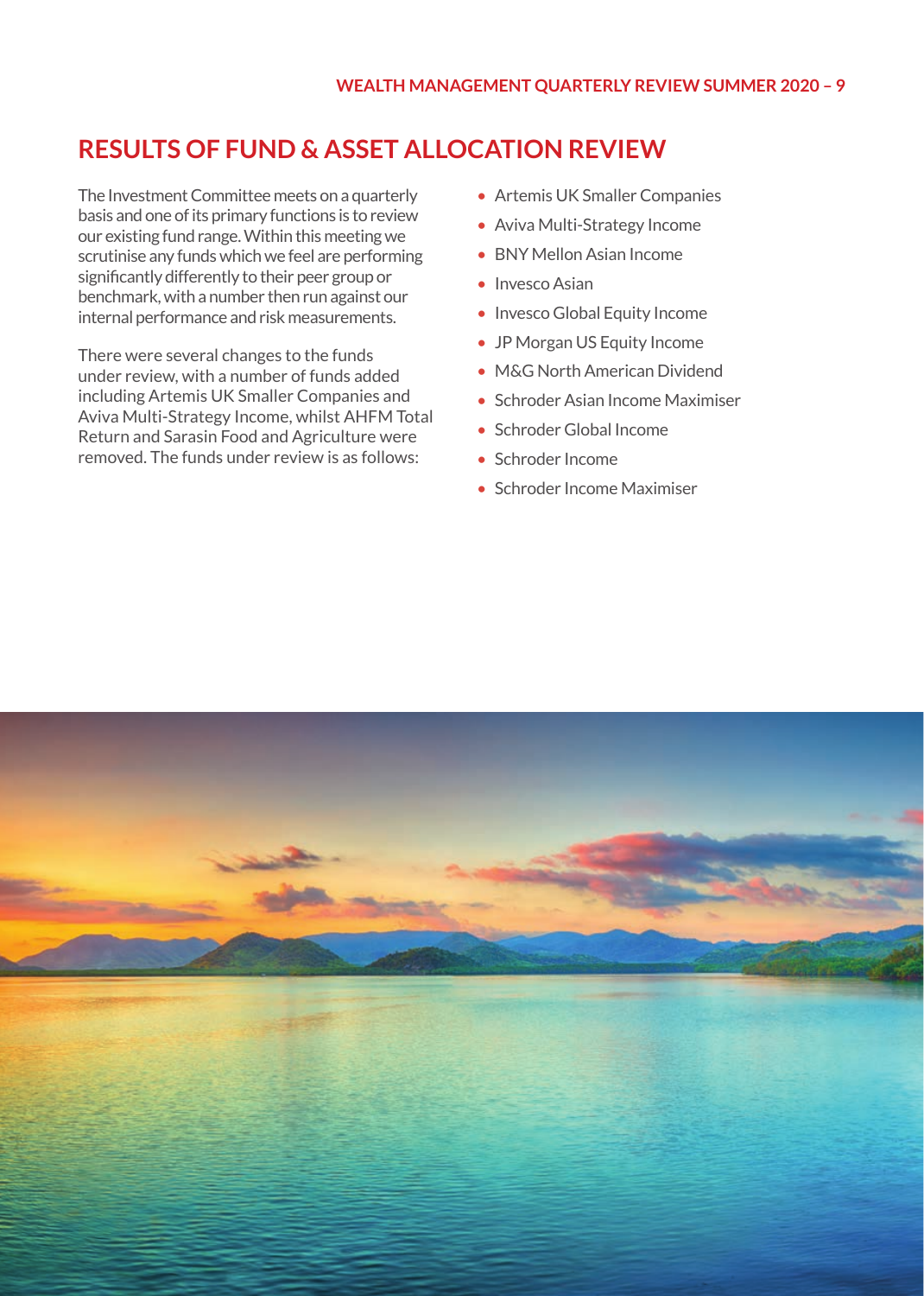## **ASSET ALLOCATION TABLE PAGES FOUR AND FIVE – IMPORTANT INFORMATION**

The maximum quarterly gain and loss figures in the asset allocation tables on pages 4 & 5 are taken from Financial Express based on the last 45 quarters of the longest running FSWM portfolios (up to February 2020). For the table on page 5, the figures are based on 26 quarters.

FE Risk Score: Financial Express have introduced FE Risk Scores to provide a single, easy to understand measure of risk across a range of investments. In the UK, Risk Scores measure the riskiness of any given investment in relation to the FTSE 100. Weekly volatility is measured over up to 3 years, with recent behaviour counting more heavily than earlier behaviour. The Risk Score is calculated weekly, and can be tracked over time. Cash type investments will have scores near zero, investment funds will tend to have scores in the 0 - 150 range.

The FTSE 100 is always 100. There is no upper limit to the scores.

The asset allocation figures on pages 4 and 5 are aggregated based on the current holdings within the FSWM portfolios for a new investor as at 3rd February 2020. They will vary on a daily basis subject to market fluctuations. Rebalancing will be recommended if equity content exceeds the benchmark maximums. There is no guarantee that any of the model portfolios above will achieve their stated objectives. Each model portfolio may also experience more or less volatility than expected. The value of investments will fall as well as rise and are not guaranteed. Past performance is no guide to future performance. The Finance Shop Risk Categories are graded from 1 to 7. The above portfolios cover categories 3 to 6. For further information on all categories, please speak to your Finance Shop Independent Financial Adviser.

## **ADDITIONAL IMPORTANT INFORMATION**

This report has been issued by the Investment Committee of the Finance Shop Wealth Management team using data provided by Financial Express. Care has been taken to ensure that the information is correct but Financial Express and Finance Shop neither warrants, represents nor guarantees the contents of the information, nor does Financial Express or Finance Shop accept any responsibility for errors, inaccuracies, omissions or any inconsistencies herein.

Past performance is not a guide to future performance. The value of investments and the income from them may go down as well as up and investors may not get back the amount originally invested. Currency fluctuations can also affect fund values. The above report does not constitute advice and you should speak to your Independent Financial Adviser before you make any alterations to investments or pension plans.

The instruments recorded above are weighted model portfolios created using Financial Express Analytics. Performance figures shown are based on the weighted models and may differ from the actual returns achieved by investors. Performance figures shown are based on bid to bid gross returns and do not include plan, contract or ongoing adviser charges / commission. Please refer to your policy documentation for further details.

Financial Express Limited Registration number: 2405213. Registered office: 7 Chertsey Road, Woking, Surrey, GU21 5AB. Telephone 01483 783 900. Website www.financialexpress.net

Finance Shop is a trading name of Finance Shop Limited. Company Number 07535053. Registered in England. Registered Office: North Wood Place, Octagon Business Park, Little Plumstead, Norwich, Norfolk NR13 5FH.

Finance Shop is authorised and regulated by the Financial Conduct Authority.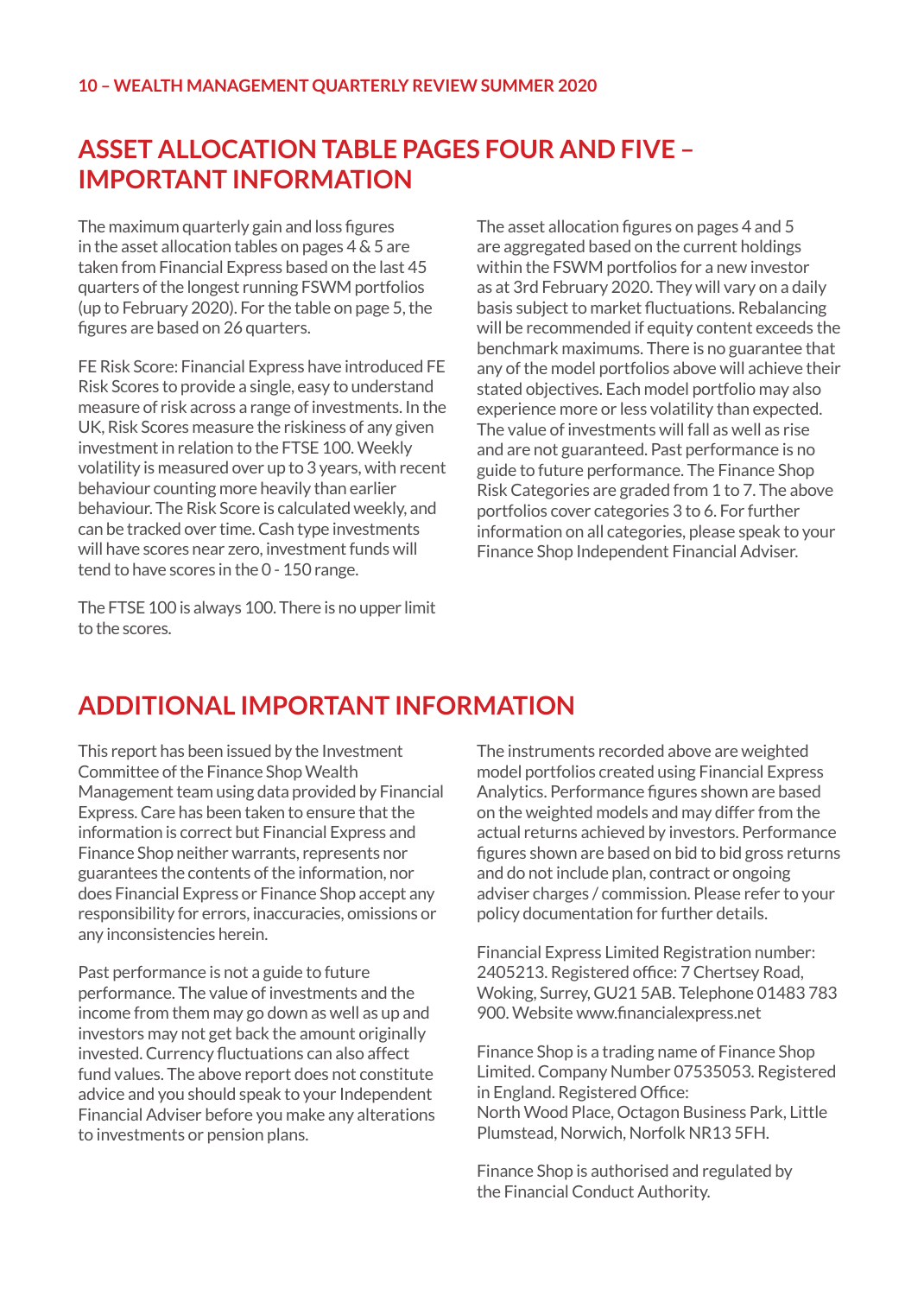#### **WEALTH MANAGEMENT QUARTERLY REVIEW SUMMER 2020 – 11**

## **ABOUT FINANCE SHOP**

Formed in 1990, Finance Shop has grown to become one of the region's leading firms of Independent Financial Advisers.

As a locally owned, genuinely independent company, we pride ourselves on the quality of our advice and service to both personal and corporate clients. With over 150 years of financial services experience within the firm and over half a billion of assets under management, we have the expertise, experience and knowledge to be able to advise on all aspects of financial planning.

Our belief is that access to quality, independent advice is more important than ever and that is why we spend the majority of our time face to face with new and existing clients, explaining the key issues of today and helping them plan for the future.

## **OUR SERVICES**

- Retirement Planning
- Corporate Pension Solutions
- IHT / Estate Planning
- Personal & Business Protection
- Investment Planning
- Mortgages / Equity Release
- Trustee Investment